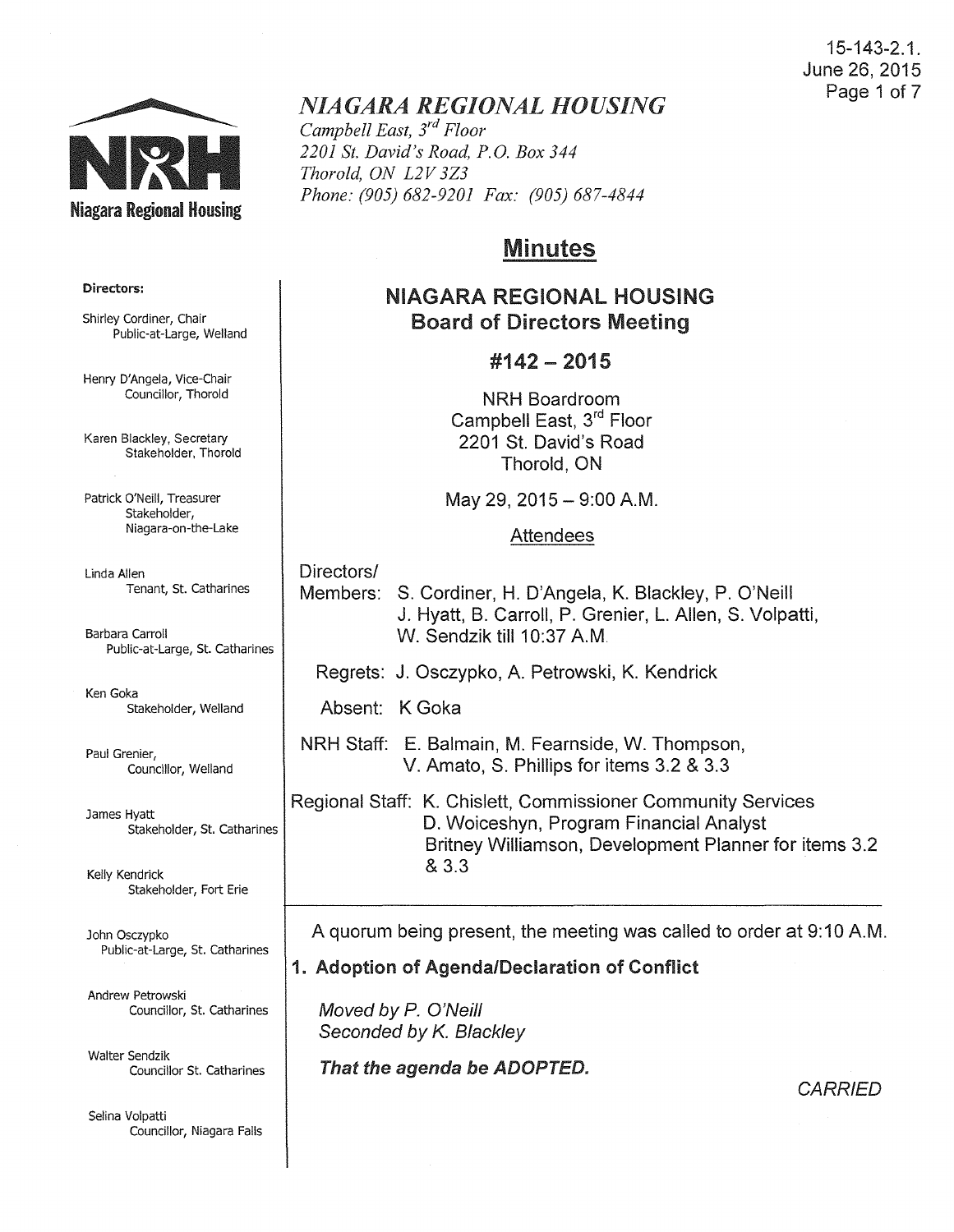A conflict of interest was declared by K. Blackley with items 3.2 and 3.3 regarding IAH RFP, as her organization submitted a proposal.

# 2. Approval of Minutes

2.1. Minutes of the April 24, 2015 Meeting

New first page was distributed.

Moved by *H.* D'Angela Seconded by P. Grenier

#### That the minutes of the April 24, 2015 meeting be ADOPTED as amended.

**CARRIED** 

2.2. Business Arising

## 2.2.1. Online items for General Public

At the April 24, 2015 Board meeting Directors tasked the Executive Committee with looking into what other ABC's are doing regarding posting of their agenda packages online.

The Executive Committee met on May  $12<sup>th</sup>$  and reviewed the feedback gathered from the Police Services Board (PSB) and the Niagara Peninsula Conservation Authority (NPCA) regarding posting of agendas, minutes and reports online for the general public:

- The NPCA agenda and reports are available online to the public prior to meetings, if it is thought that a report might be controversial it is marked as draft and reposted as revised if significant changes were requested.
- The Police Services Board posts agendas and minutes only of their public meetings

Directors agreed that:

- Agenda's only will be posted on the NRH website prior to meetings
- Minutes will be posted to the website as is the current practice
- Reports will not be posted, but may be requested from staff. This will avoid any misunderstandings if the recommendation or report is changed as a result of the meeting.
- If a Director is not present at a meeting, an item will not be re-introduced. Director may contact the Chair or General Manager for further information regarding how decision was reached.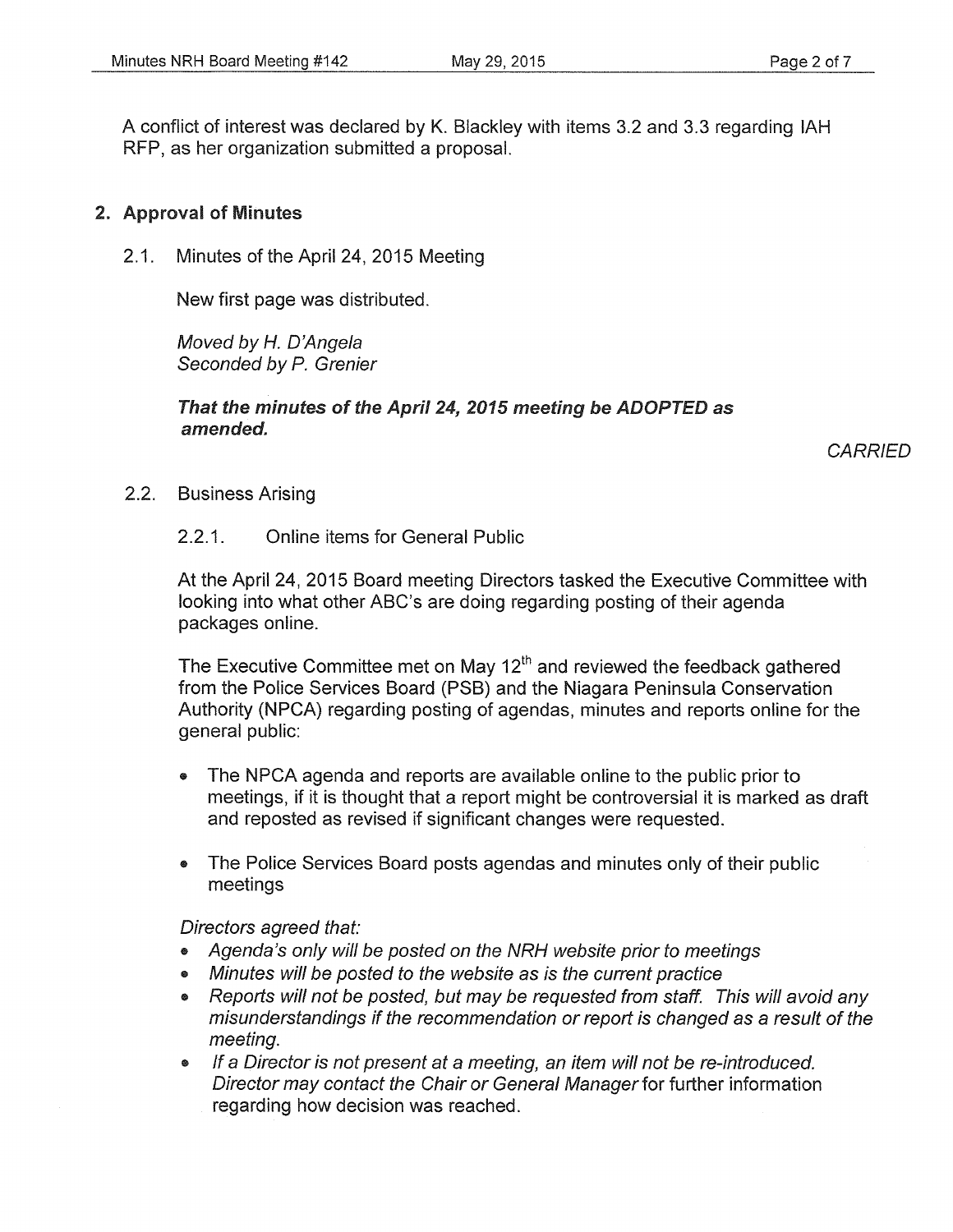2.2.2. Strategic Planning

The Chair advised that the Executive Committee will receive proposals after the RFP closes from prospective strategic planning facilitators. The Executive Committee will then make a recommendation for approval by the Board.

2.2.3. Homeownership Program - deferred.

#### 3. Reports

3.1. First Quarter Report to Board Jan. 1 to March 31, 2015- Report 15-142-3.1.

Moved by *P.* Grenier Seconded by S. Volpatti

- 1. That the NRH Board of Directors APPROVES the first 8 pages of report 15-142-3.1., Quarterly Report to Board of Directors- January 1 to March 31, 2015 being forwarded to PHSS for information; and,
- 2. That staff PRESENT to PHSS on June 23<sup>rd</sup> including Appendices; and,
- 3. That staff be directed to work on REDEVELOPMENT of the report.

**CARRIED** 

A lengthily discussion ensued regarding what information should be included, in what format for best clarity.

3.1.a. Moved by P. Grenier Seconded by P. O'Neill

That the NRH Board of Directors RECEIVES report 15-142-3.1., the First Quarter Report to Board of Directors - January 1 to March 31, 2015.

**CARRIED** 

- K. Blackley, having declared a conflict, left the Room at 9:57A.M. for items 3.2. and 3.3.
	- 3.2. Investment in Affordable Housing for Ontario 2014 Extension (IHA-E) Request for Proposal (RFP) Funding- Report 15-142-3.2.

J. Hyatt, Chair of the Development Committee, presented items 3.2. and 3.3.

Moved by *P.* O'Neill Seconded by B. Carroll

That the Niagara Regional Housing Board of Directors RECEIVES report 15-142-3.2. IHA-E RFP Funding, for information.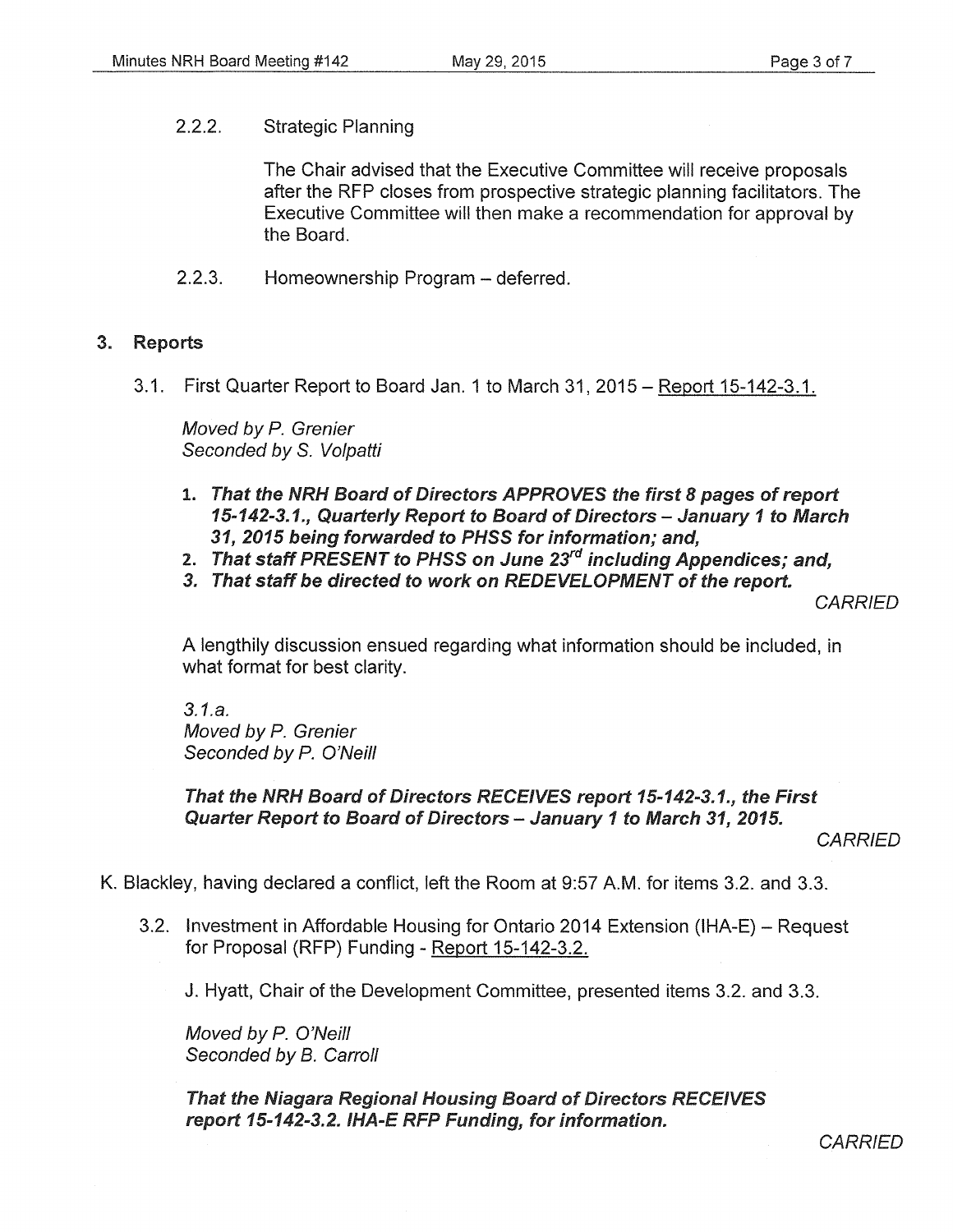3.3. Investment in Affordable Housing for Ontario 2014 Extension (IHA-E)- Request for Proposal (RFP) Funding Recommendations- Report 15-142-3.3.

Report 15-142-3.3., IHA-E- RFP Funding Recommendations was distributed.

Moved by J. Hyatt Seconded by B. Carroll

That the Niagara Regional Housing Board of Directors APPROVES the following projects be RECOMMENDED to Niagara Region and the Ministry of Municipal Affairs and Housing to receive IAH-E Year 2 Rental Housing component capital funding:

- i) Gateway Residential & Community Support Services in the amount of \$720,000 or \$80,000 per unit for nine (9) units; and,
- ii) Thorold Municipal Non-Profit (TMNPHC) in the amount of \$1,228,912 or \$87,779 per unit for fourteen (14) seniors affordable housing units; and,
- iii) Stamford Kiwanis Non-profit Homes Inc. to the maximum amount of \$1,089,088 or \$64,064 per unit for thirteen (13) to seventeen (17) seniors affordable housing units.

For a total of 36 to 40 units in the amount of \$3,038,000

**CARRIED** 

K. Blackley returned to the meeting at 10:11 A.M.

3.4. 2014 Write-Off of Bad Debts- Report 15-142-3.4.

Moved by P. Grenier Seconded by P. O'Neill

That the Niagara Regional Housing Board of Directors APPROVES the 2014 write-off, pursuant to the write-off policy in the amount of \$166,420.81 for:

- \$8,338.02 early write-offs (deported, deceased and bankrupt), and
- \$ 158,082.79 for those former tenant accounts which have been in collection for more than 2 years and have had no activity since December 31*<sup>5</sup> t,* 2012.

**CARRIED** 

3.5. Increase to Market Rents 2015- Report 15-142-3.5.

A Market Rents chart was included in the Board package, a four page report explaining the market rents chart was distributed and presented by the General Manager.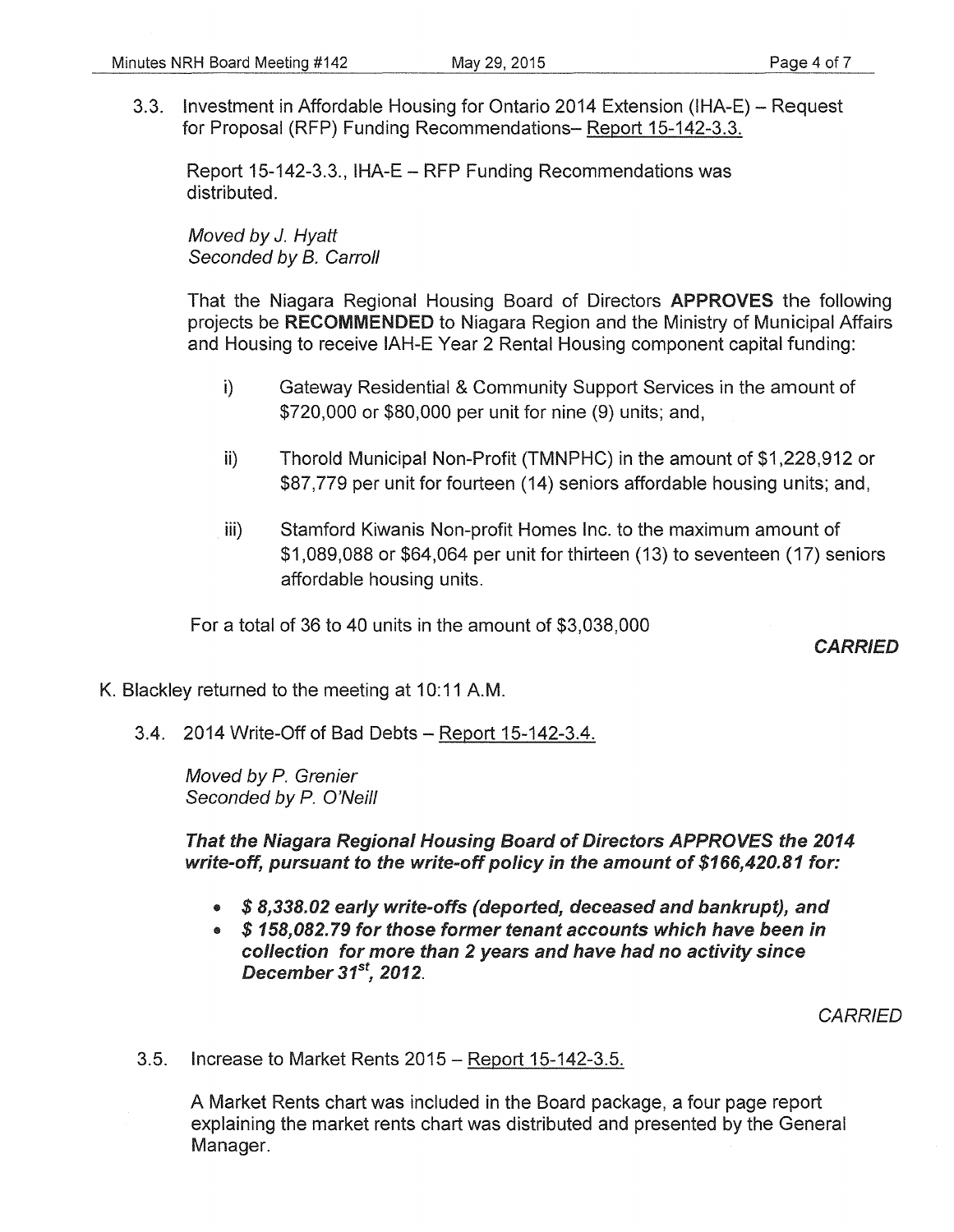#### Moved by P. Grenier Seconded by K. Blackley

That the Niagara Regional Housing Board of Directors APPROVES the proposed 2015 Market Rents for the owned units, effective September 1, 2015 as highlighted in Appendix "A" of report 15-142-3.5.

**CARRIED** 

Staff was directed to provide Directors with speaking points on Market Rents prior to letters being distributed to tenants.

Action by: E. Balmain

#### 4. New Business

4.1. Funding for Affordable Housing

Staff was directed to prepare a report on possible uses of the \$600,000 2014 surplus identified in the Niagara Region Year-End Transfer Report that was specified for Affordable Housing in relation to New Development.

Action by: T. Fortier

#### 4.2. PHSS Requests for Information

Directors were advised that two requests for information came out of the May 12<sup>th</sup> PHSS meeting: waiting list and Board composition, appointments, tenures and terms. Most information is available on the NRH website and was distributed in the Councillor information packages. Staff will send information for inclusion in the weekly email distributions to Councillors.

Action by: E. Balmain

#### 5. Closed Session - not required

W. Sendzik left the meeting at 10:37 A.M.

#### 6. General Manager's Report

6.1. Financial Statements

Moved by K. Blackley Seconded by P. O'Neill

That the Niagara Regional Housing Board of Directors APPROVE the financial statements as at April 30, 2015.

CARRIED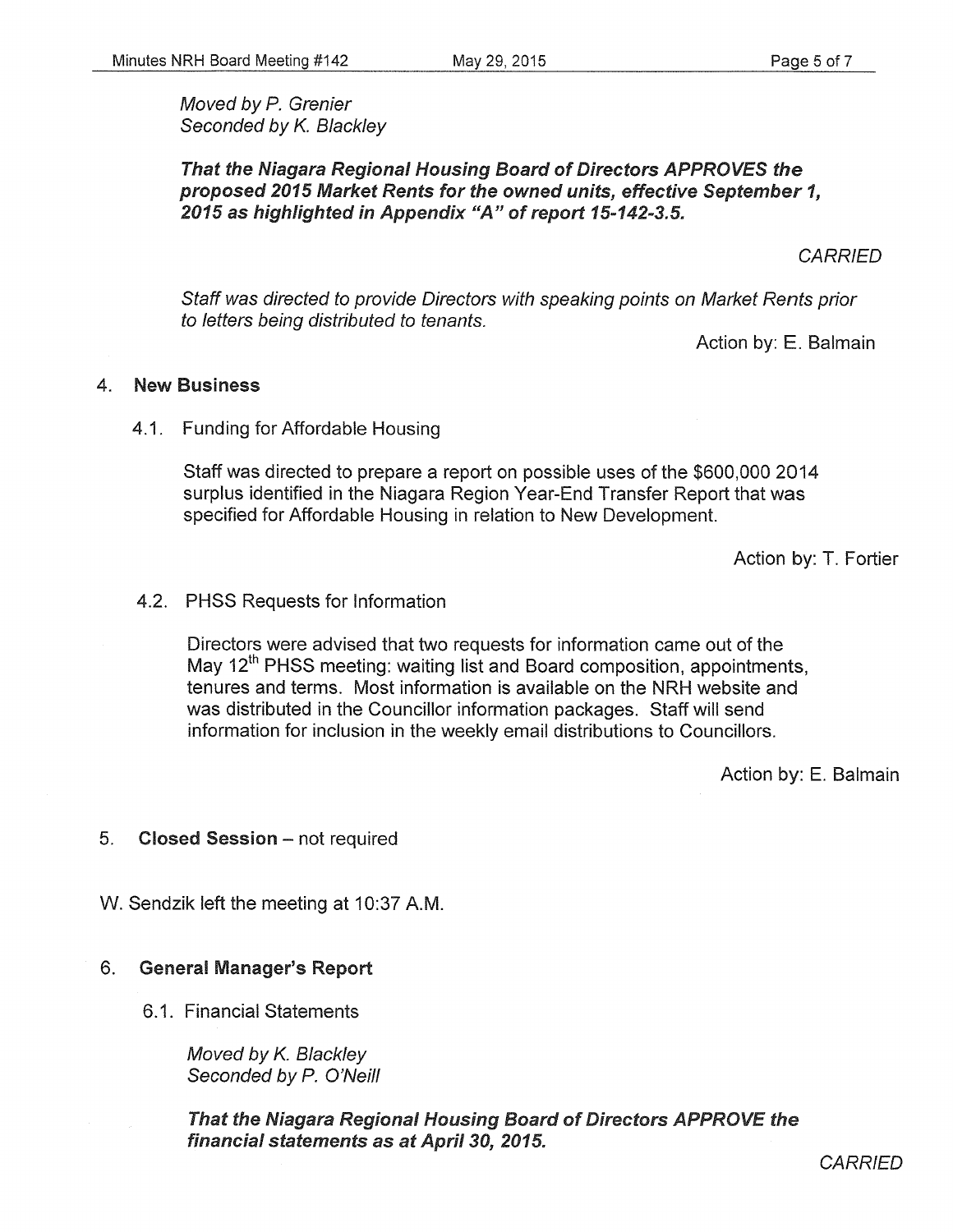D. Woiceshyn reported that the \$18,000 variance is a result of the November 30, 2014 Board decision to extend the RAFT contract four more months in Rykert and Old Pine Trail (OPT) communities; funding was not in the budget. CASTLE continued to work in Rykert and began in OPT as RAFT phased out

6.2. Treatment of the Homeownership and IAH programs for 2015 Audited Financial **Statements** 

The General Manager advised that staff is currently in discussions with the auditor regarding treatment of the Homeownership and IAH programs. The flow through funding for these programs is not recorded anywhere in the NRH financial statements, however, oversight is significant. Program compliance for this funding must be tracked for 20-years and any recoveries due to breach or sale prior to the 20-year term go to a revolving account for redistribution.

7. Presentations - not scheduled

## 8. Committee Reports

8.1. Executive Committee, S. Cordiner, Chair

Minutes of the March 17, 2015 meeting were provided for information.

8.2. Investment Committee, H. D'Angela, Chair

Minutes of the August 7, 23014 meeting provided for information.

8.3. Appeal Hearings

Minutes of the April 28, 2015 hearings were provided for information

Moved by *H.* D'Angela Seconded by P. O'Neill

That the Niagara Regional Housing Board of Directors RECEIVE the minutes of the above noted committees in 8. 1. to 8.3. for information.

**CARRIED** 

## 9. For Information

9.1. Action Items from Previous Meetings

Staff and Executive to review items from past years for relevance.